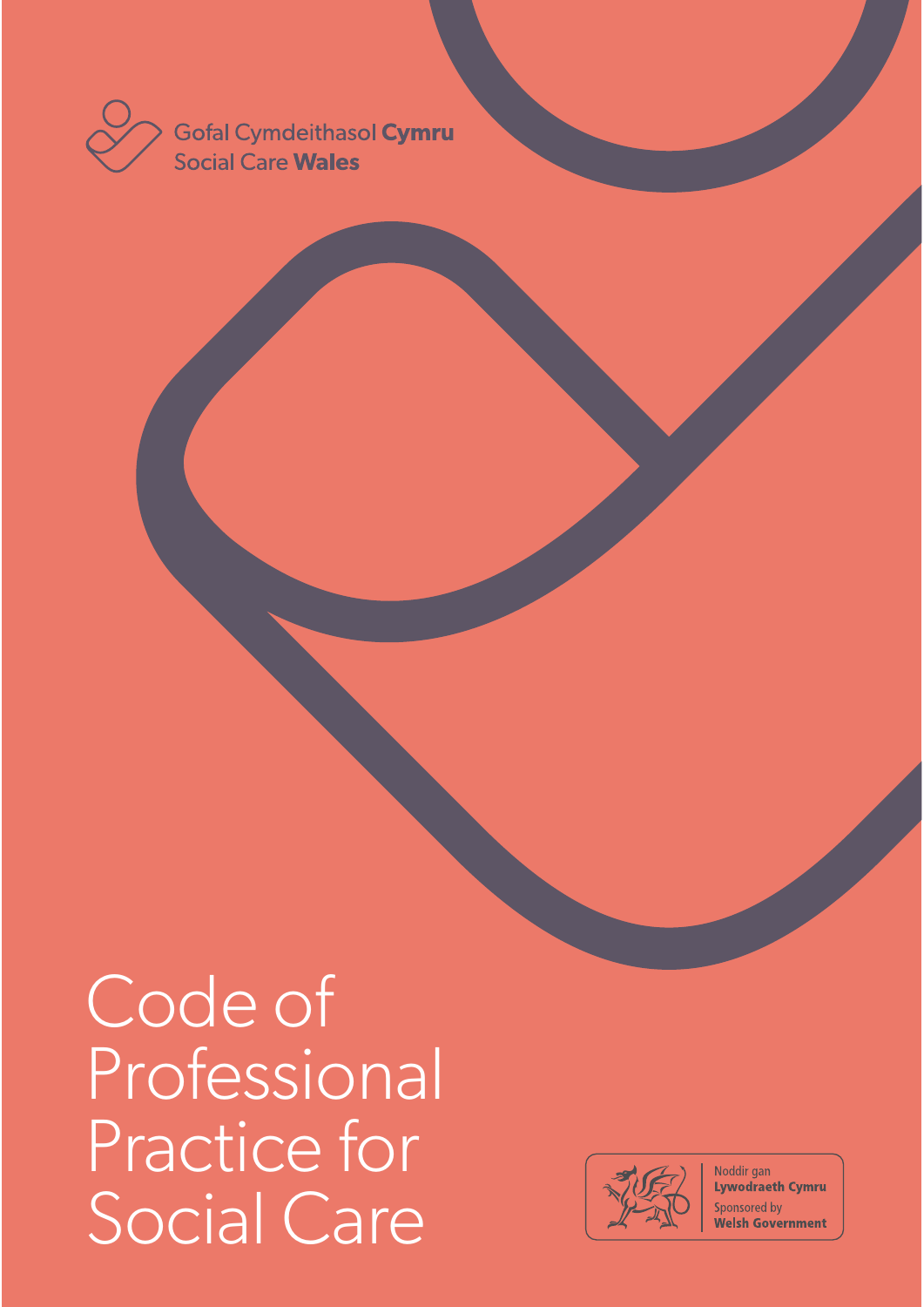# Contact details

### Social Care Wales

South Gate House Wood Street **Cardiff** CF10 1EW

Tel: 0300 303 3444 Minicom: 029 2078 0680 E-mail: info@socialcare.wales Website: socialcare wales

### $f(\Omega)$

ISBN: 978-1-911463-28-3 © 2017 Social Care Wales

All rights reserved. No part of this publication may be reproduced, stored in a retrieval system or transmitted in any form or by any means without the prior written permission of Social Care Wales. Enquiries for reproduction outside the scope expressly permitted by law should be sent to the Chief Executive of Social Care Wales at the address given above.

### Other formats

This document is available in Easy Read, large text or other formats, if required.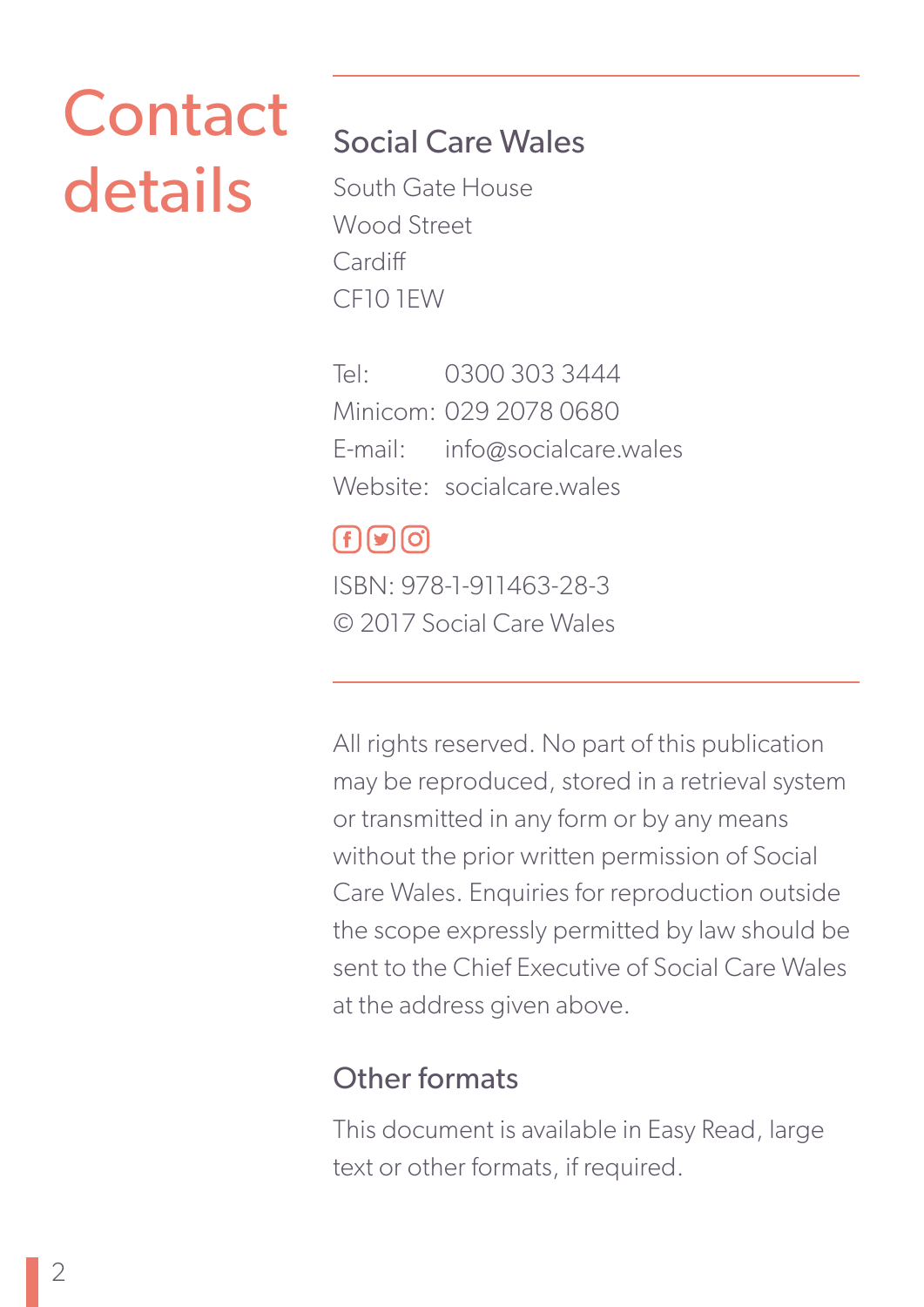## Code of Professional Practice for Social Care

### The Code is a list of statements that describe the standards of professional conduct and practice required of those employed in the social care profession in Wales. The Code plays a key part in raising awareness of the standards of conduct and practice that are expected of the profession.

The Code supersedes the Code of Practice for Social Care Workers published in 2002 by the Care Council for Wales (Care Council). The Code applies from 1 July 2015.

The Code was republished in April 2017, when the Care Council changed to Social Care Wales. Minor changes were made to incorporate the Social Care Wales name and brand, however no changes were made to the content or standards of the Code. Versions of the Code published since 1 July 2015 may look different but the standards are the same.

Social Care Wales builds on the functions of the Care Council by, in particular, registering more groups of social care workers; agreeing priorities for funding social care training and regulating that training; setting priorities for research; working to improve specific care services and providing an information hub.

# **The Code**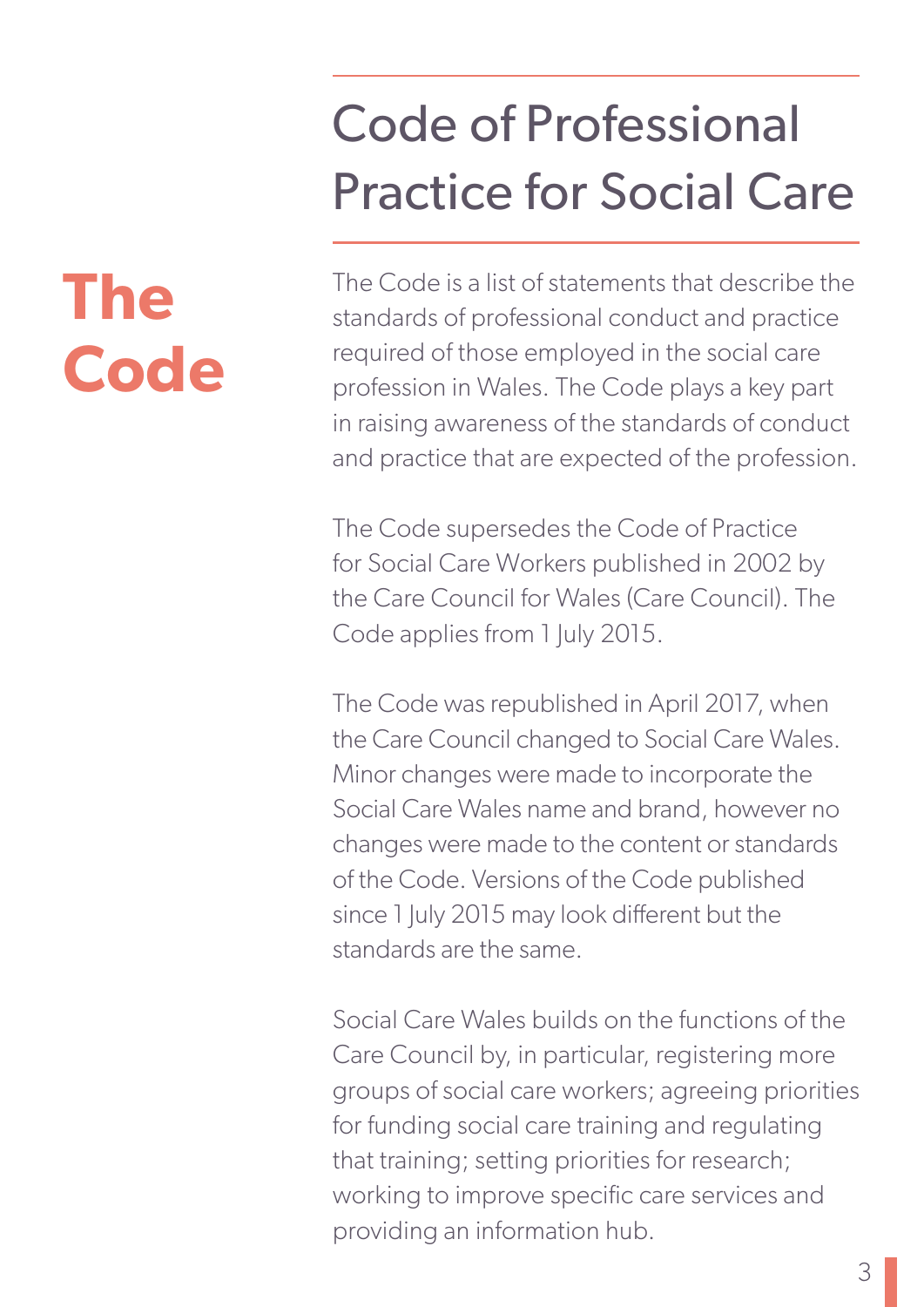### The Code and the Register of Social Care Workers

Social Care Wales maintains the Register of Social Care Workers (the Register). The Register is a public record that those registered have met the requirements for entry onto the Register and have agreed to abide by the standards set out in the Code. The Welsh Government determines which groups of workers need to be registered with Social Care Wales. The current groups can be found at socialcare. wales

We will take account of the Code in considering issues of fitness to practise and decisions as to whether a registered worker should remain on the Register, or whether an applicant should be registered.

### The Code and practice guidance

The Code is the primary document setting out the standards for conduct and practice. It also forms part of the wider package of legislation, practice standards and employers' policies and procedures that social care workers must meet.

We may also publish additional practice guidance. Practice guidance is intended as a practical tool, aiding social care workers in their practice and contributing to good outcomes for individuals. The practice guidance may also be used to illustrate a potential failure to uphold the standards in the Code. Registrants should ensure they are familiar with the practice guidance relevant to their role.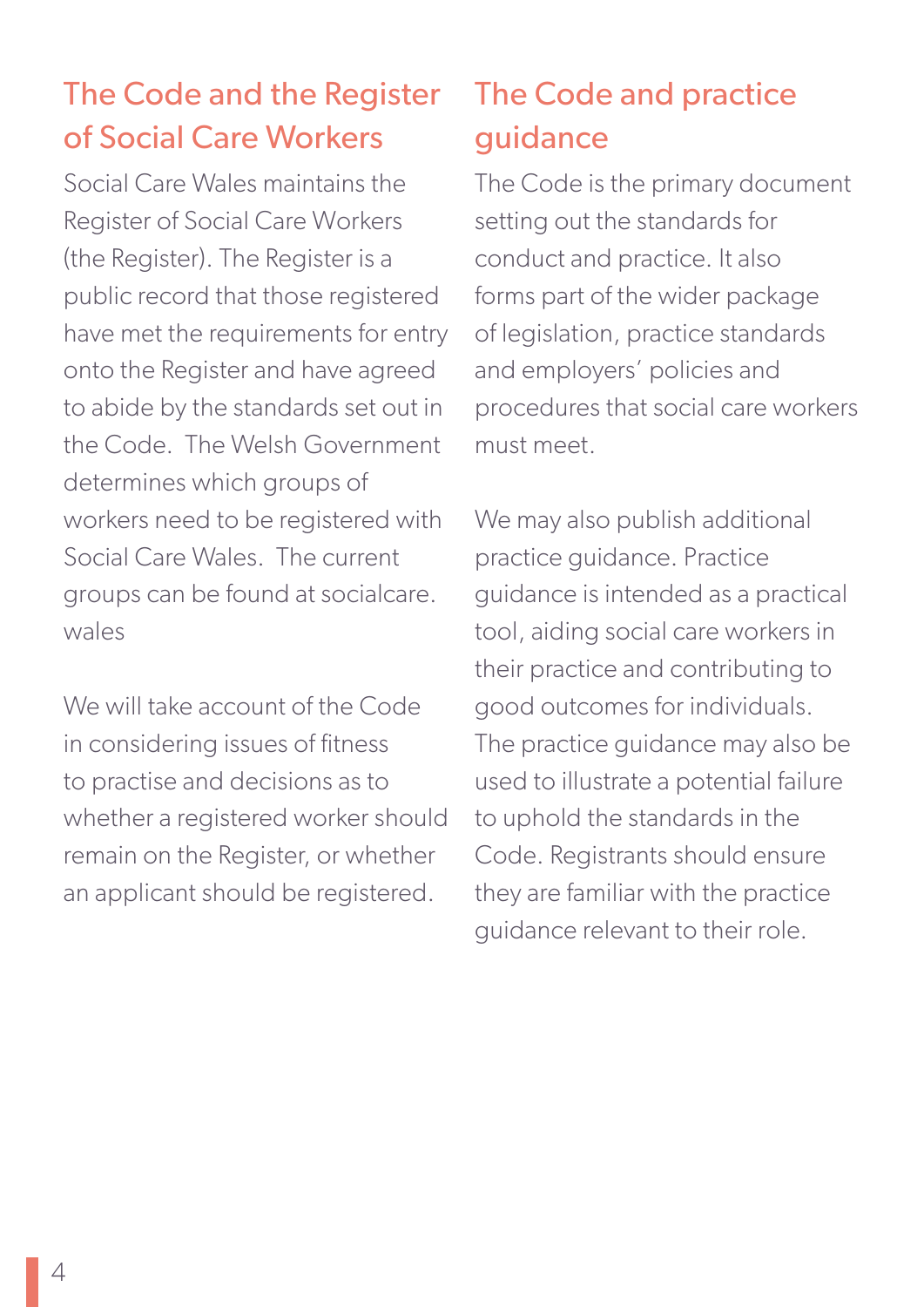### The Code and the wider social care workforce

Registered social care workers are required to comply with the Code. However, the Code is also relevant to other social care workers who are not obliged to be registered with Social Care Wales as it sets clear standards of the conduct and practice expected of the social care profession in Wales.

## What the Code means for:

### Social care workers

As a social care worker you are responsible for making sure that you work to the standards in the Code. You must ensure that your conduct and practice do not fall below the standards, and that no action or omission on your part harms the well-being of individuals. For all of those working in the social care profession, the Code provides criteria to guide your practice and clarity about the standards of conduct that you are expected to meet. You are encouraged to use the Code to examine your own conduct and practice and to look for areas in which you can improve.

### Individuals and the public

As an individual receiving care or a member of the public, the Code will help you understand how a social care worker should behave towards you and how employers should help them to do their jobs well.

### Employers

As an employer of social care workers, you are expected to promote the use of the Code and take account of it in making any decisions about the conduct and practice of your staff.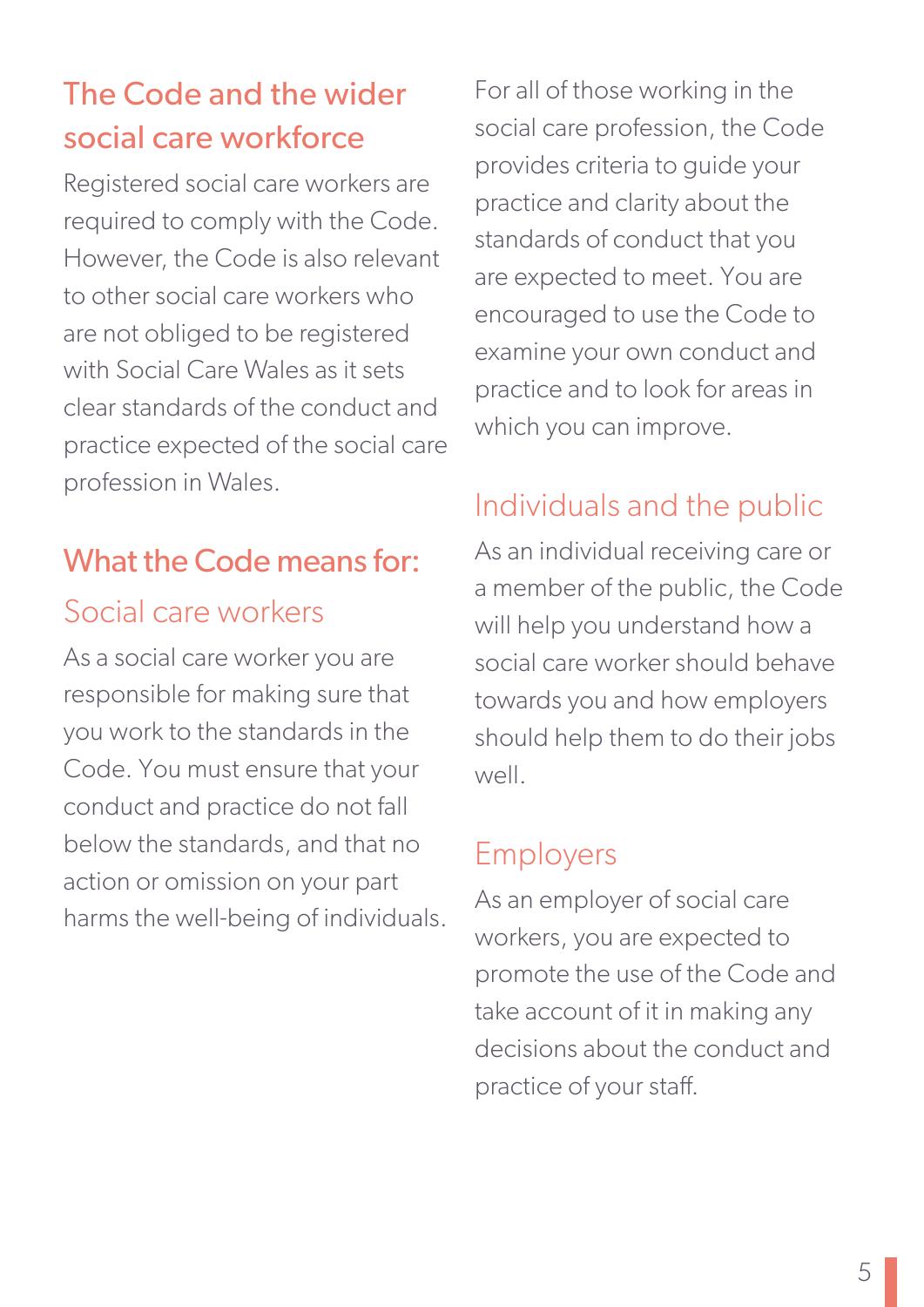## **Glossary**

The glossary below provides an explanation of the various terms used in the Code.

| <b>Term</b>          | <b>Meaning</b>                                                                                                                                                                                                                                                                          |
|----------------------|-----------------------------------------------------------------------------------------------------------------------------------------------------------------------------------------------------------------------------------------------------------------------------------------|
| Active participation | A way of working that regards individuals<br>as active partners in their own care rather<br>than passive recipients. Active participation<br>recognises each individual's right to participate<br>in the activities and relationships of everyday life<br>as independently as possible. |
| Carer                | A carer provides unpaid care and / or support<br>and could include family members, partners,<br>neighbours or friends.                                                                                                                                                                  |
| Colleague            | A colleague could be any person that a<br>social care worker practices with directly, or<br>whose work contributes to the well-being of<br>individuals.                                                                                                                                 |
| Individual           | The person accessing care;<br>whether a child, young person or adult.                                                                                                                                                                                                                   |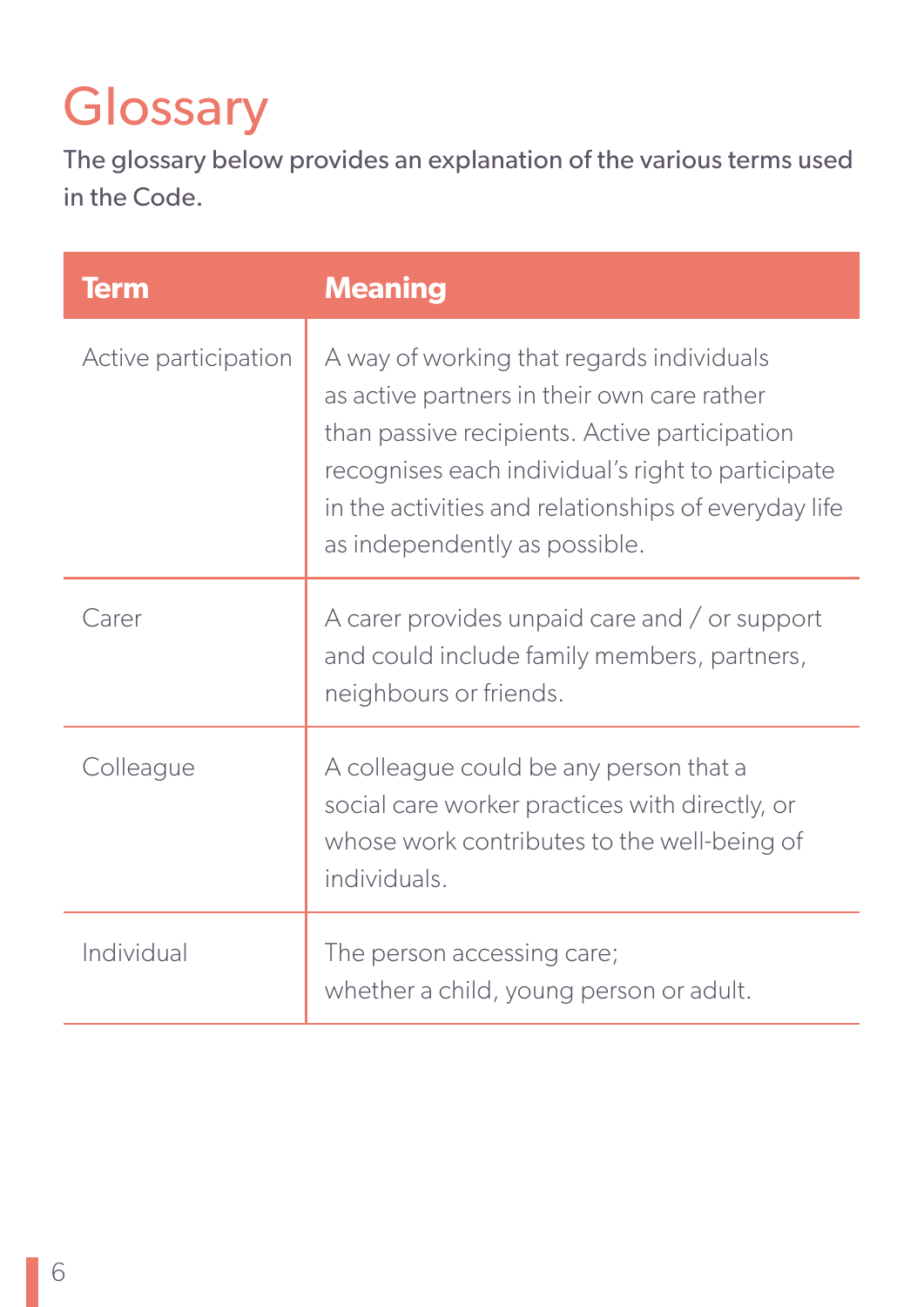| <b>Term</b>               | <b>Meaning</b>                                                                                                                                                                                                                                                                    |
|---------------------------|-----------------------------------------------------------------------------------------------------------------------------------------------------------------------------------------------------------------------------------------------------------------------------------|
| Person centred<br>working | Approaches and ways of working that fully<br>recognise the uniqueness of the individual and<br>establish this as the basis for the planning and<br>delivery of care.                                                                                                              |
| Social care worker        | Any paid worker contributing to the delivery of<br>social care and support.                                                                                                                                                                                                       |
| Well-being                | Well-being is a broad concept including<br>physical, mental and emotional well-being,<br>protection from abuse and neglect, access to<br>education, training and recreation, support for<br>relationships, having suitable accommodation<br>and securing rights and entitlements. |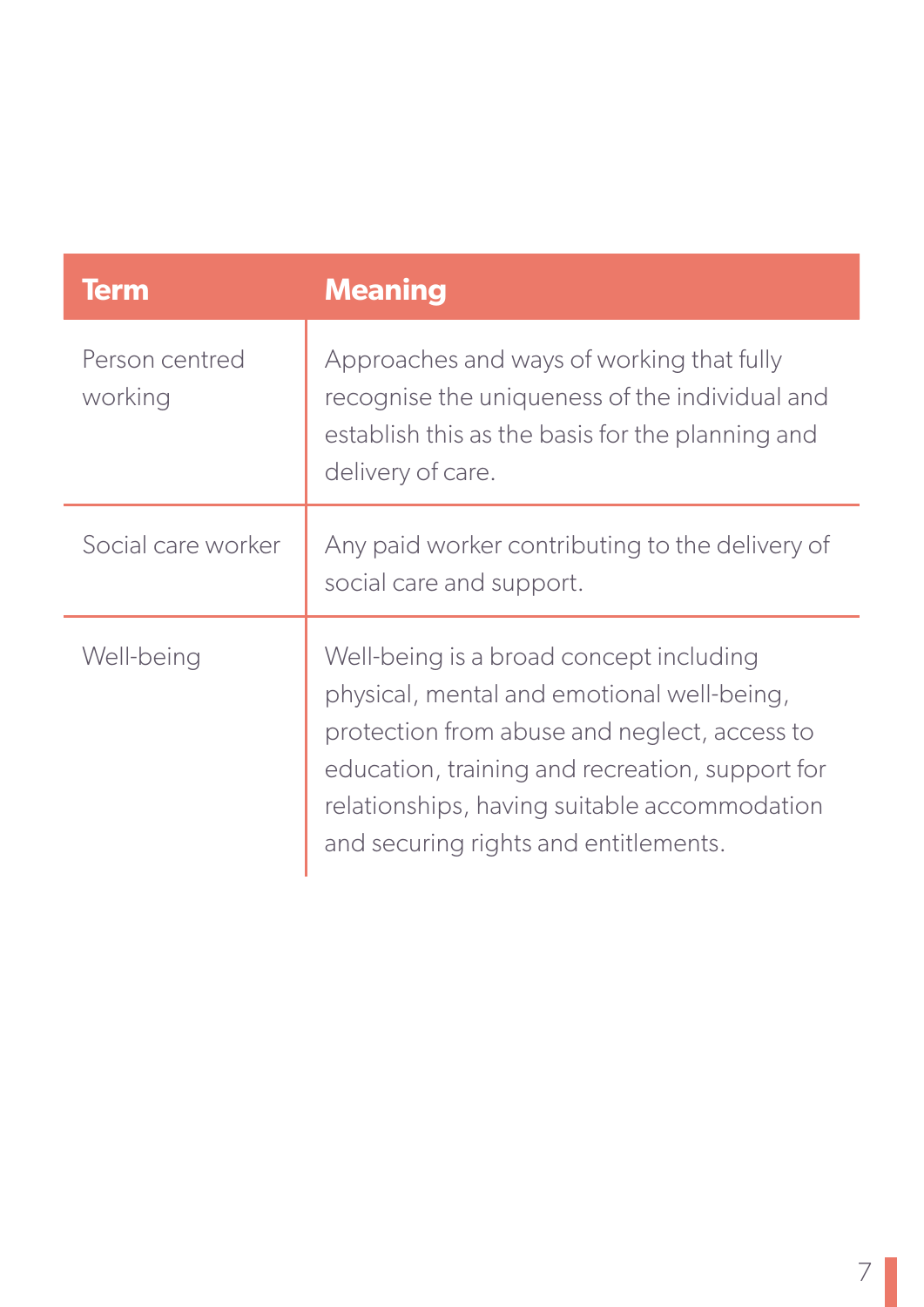## The seven sections of the Code

### As a social care worker, you must:

- 1. Respect the views and wishes, and promote the rights and interests, of individuals and carers.
- 2. Strive to establish and maintain the trust and confidence of individuals and carers.
- 3. Promote the well-being, voice and control of individuals and carers while supporting them to stay safe.
- 4. Respect the rights of individuals while seeking to ensure that their behaviour does not harm themselves or other people.
- 5. Act with integrity and uphold public trust and confidence in the social care profession.
- 6. Be accountable for the quality of your work and take responsibility for maintaining and developing knowledge and skills.
- 7. In addition to sections  $1 6$ , if you are responsible for managing or leading staff, you must embed the Code in their work.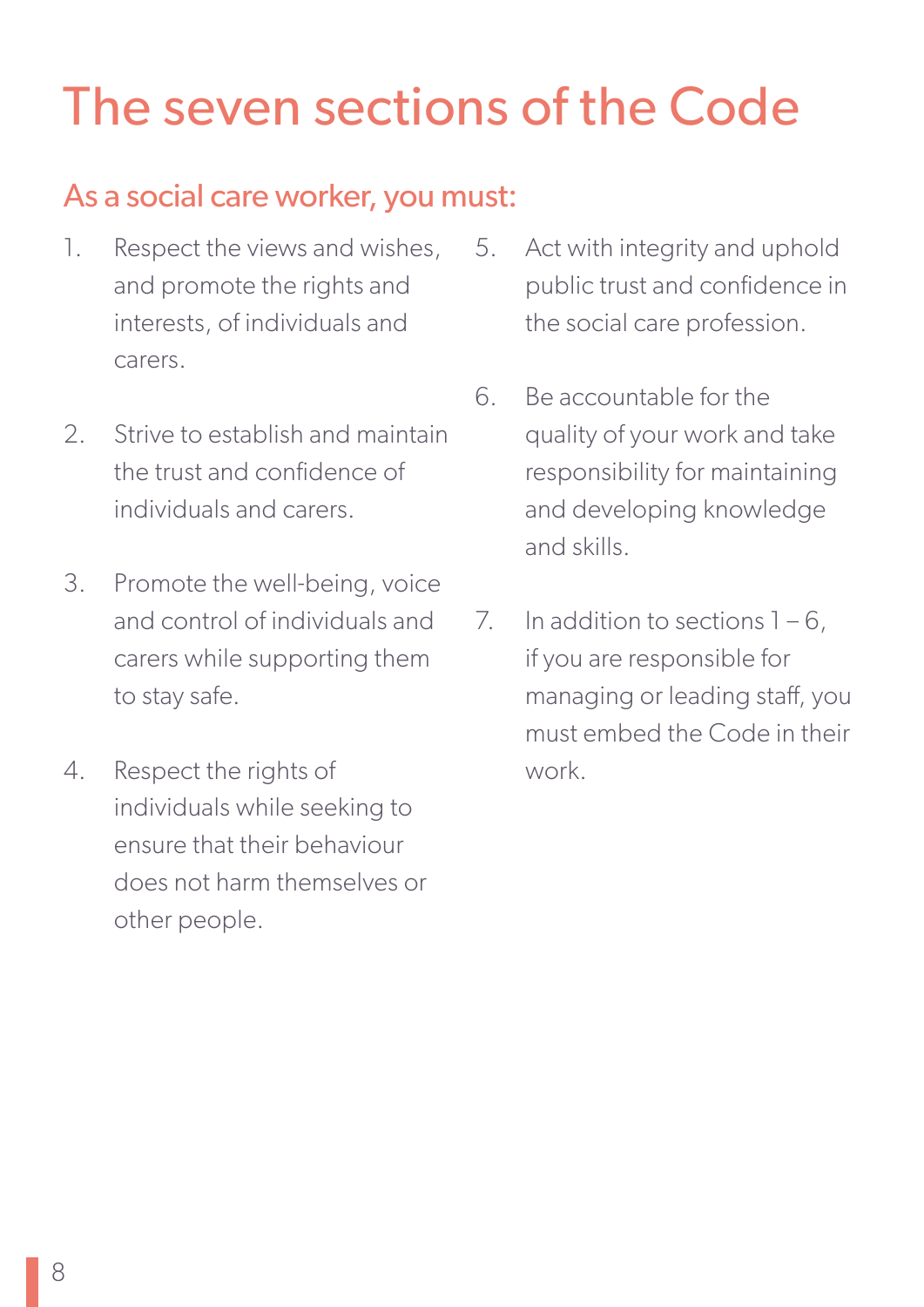Section 1: You must respect the views and wishes, and promote the rights and interests, of individuals and carers.

- 1.1 working with individuals in person centred ways and using this as the basis for social care and support
- 1.2 respecting and, where appropriate, promoting and upholding the rights, values, beliefs, views and wishes of both individuals and carers
- 1.3 supporting individuals to maximise their decision making and control over their lives
- 1.4 working with individuals and carers in ways that respect their dignity, privacy, preferences, culture, language and rights
- 1.5 ensuring that your actions promote equality, diversity and inclusion.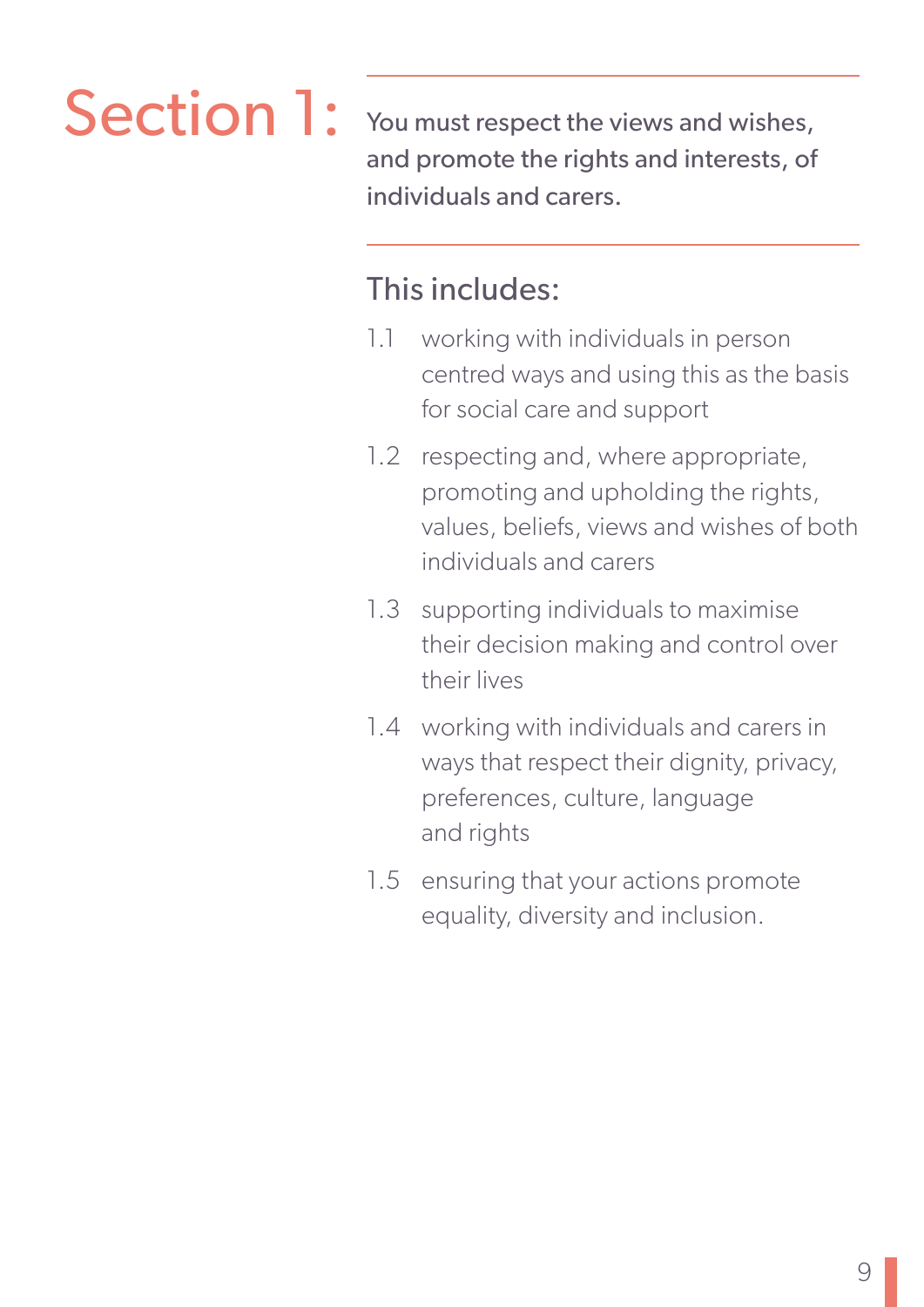Section 2: You must strive to establish and maintain the trust and confidence of individuals and carers.

- 2.1 being honest and trustworthy
- 2.2 communicating in an appropriate, open, accurate and straightforward way
- 2.3 actively supporting individuals and carers to communicate their views and preferences using their preferred method and language
- 2.4 respecting confidential information and clearly explaining policies about confidentiality to individuals and carers
- 2.5 being reliable and dependable
- 2.6 honouring work commitments, agreements and arrangements and, when it is not possible to do so, explaining why to individuals and carers
- 2.7 declaring issues that might create conflicts of interest and taking steps to ensure that they do not influence your professional judgement or practice
- 2.8 adhering to policies and procedures about accepting gifts and money from individuals, their families and carers.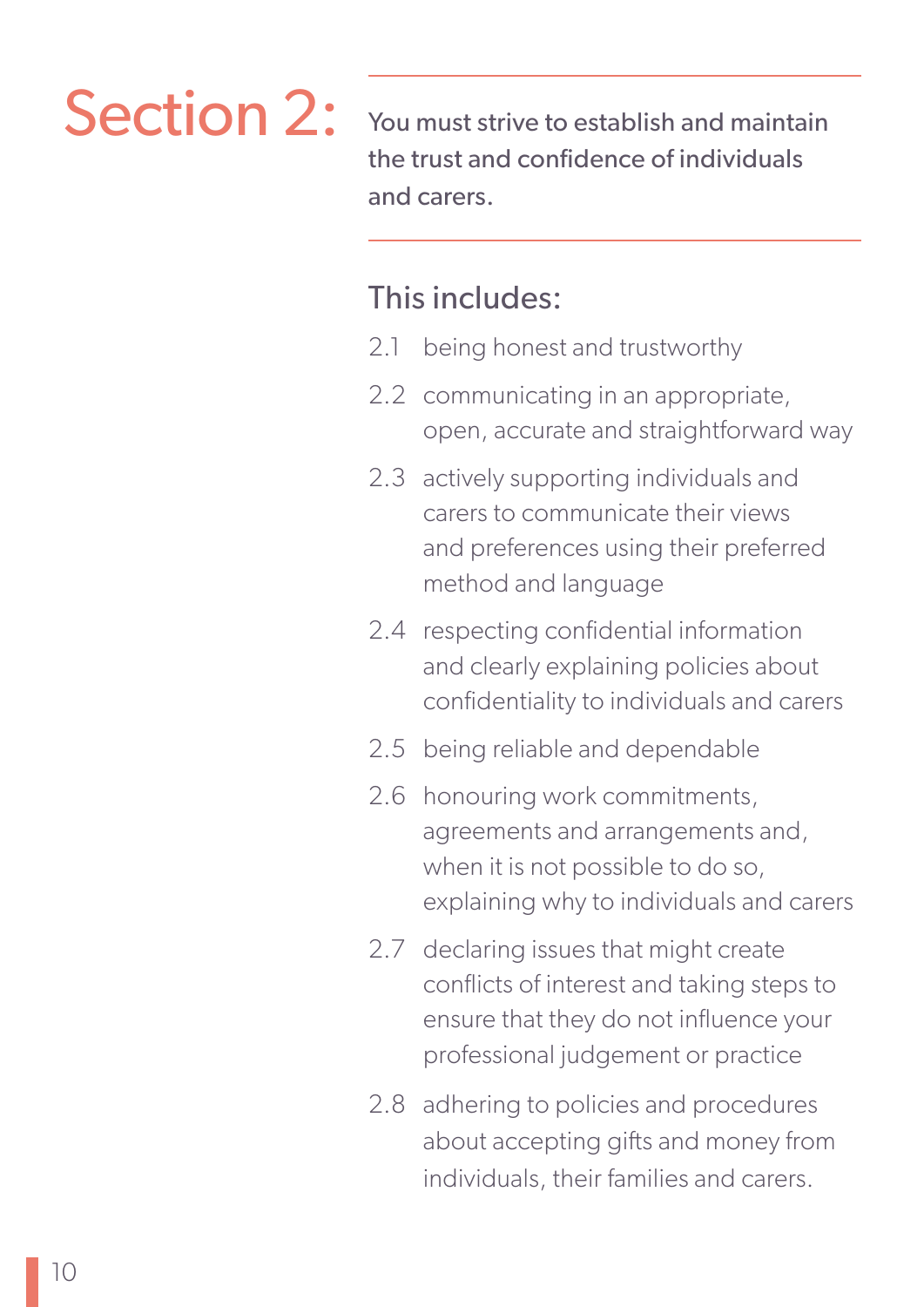

Section 3: You must promote the well-being, voice and control of individuals and carers while supporting them to stay safe.

- 3.1 working with individuals in ways that maximise their well-being and active participation and balances their rights and responsibilities
- 3.2 working in partnership with colleagues and other professionals to promote the well-being, voice and control of individuals and carers
- 3.3 working with individuals and carers to keep themselves safe
- 3.4 recognising and using sensitively and responsibly the power that comes from your work with individuals and carers
- 3.5 supporting individuals and carers to express concerns or make complaints, taking complaints seriously and responding to them or passing them to the appropriate person
- 3.6 using agreed systems and procedures to share information appropriately with colleagues and other professionals and in a timely manner.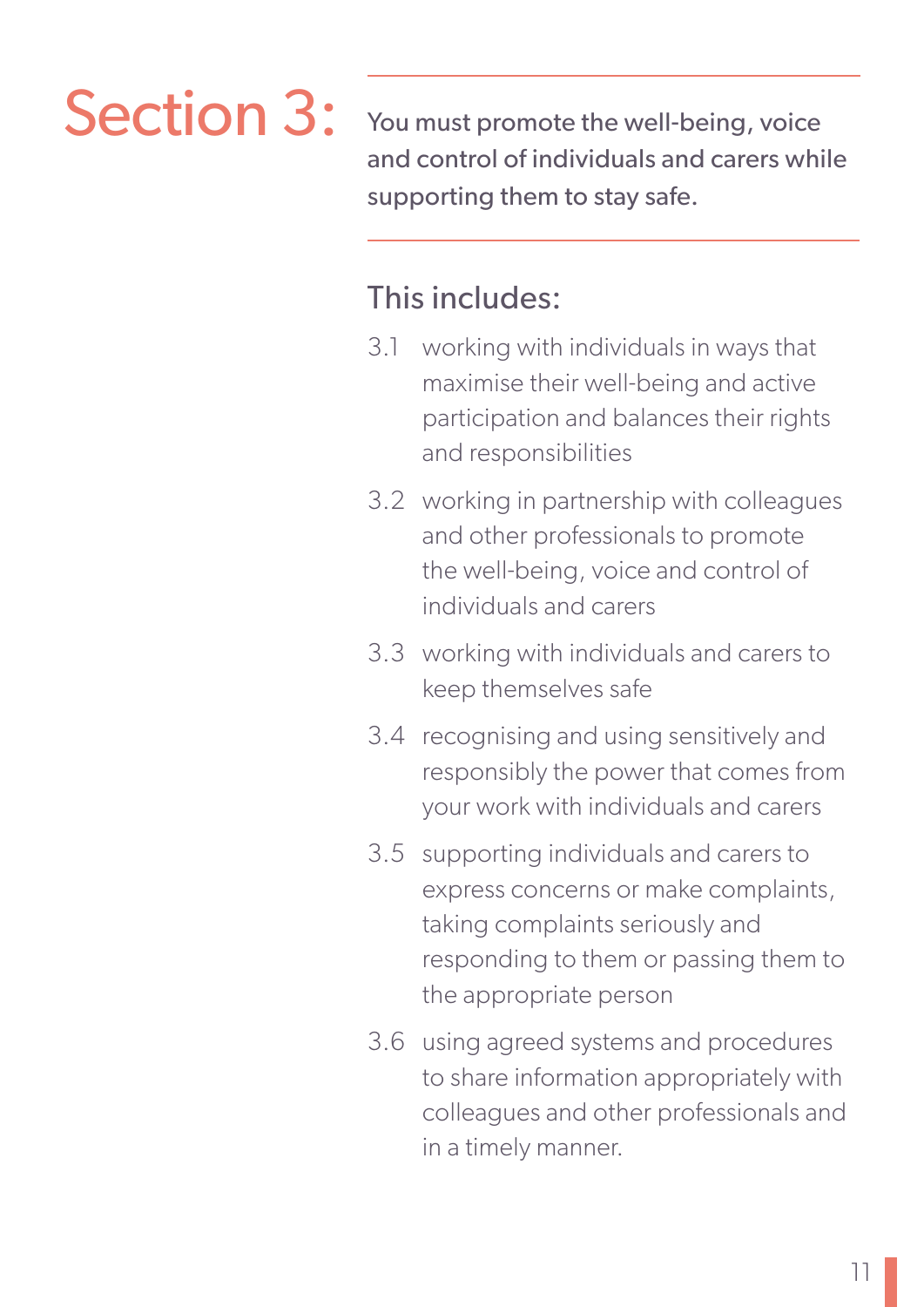- 3.7 using relevant processes and procedures to challenge and report dangerous, abusive, discriminatory or exploitative behaviour and practice
- 3.8 raising concerns with your employer or an appropriate authority where the practice of colleagues or other professionals may be unsafe or adversely affecting standards of social care and support
- 3.9 bringing to the attention of your employer or the appropriate authority, resource or operational difficulties that might get in the way of the delivery of safe social care and support.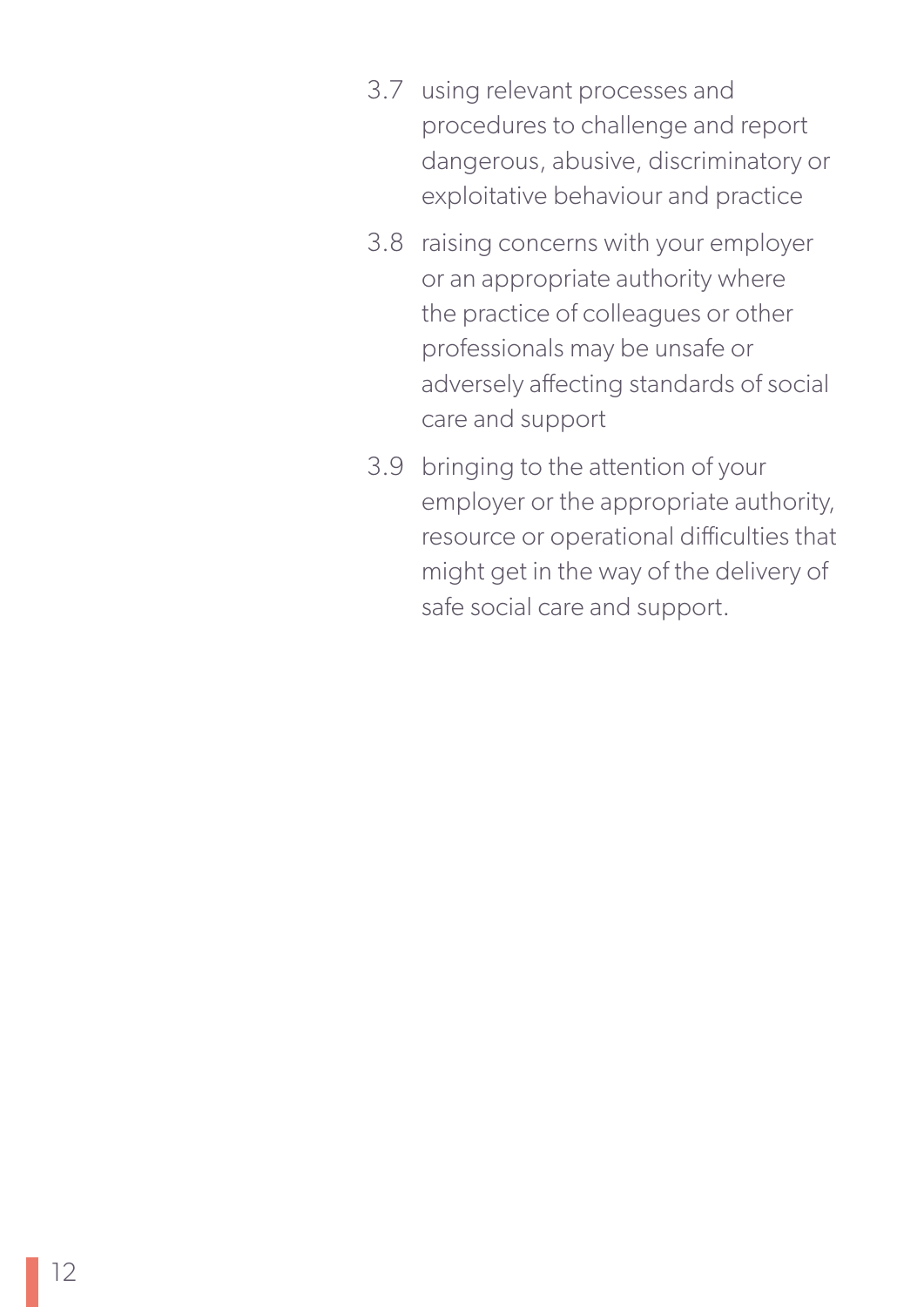Section 4: You must respect the rights of individuals while seeking to ensure that their behaviour does not harm themselves or other people.

- 4.1 working with individuals to balance rights, responsibilities and risks
- 4.2 following risk assessment policies and procedures to assess whether the behaviour of individuals presents a risk of harm to themselves or other people
- 4.3 taking necessary steps to minimise the risks of individuals' behaviour causing actual or potential harm to themselves or other people
- 4.4 ensuring that relevant colleagues and agencies are informed about the outcomes and implications of risk assessments.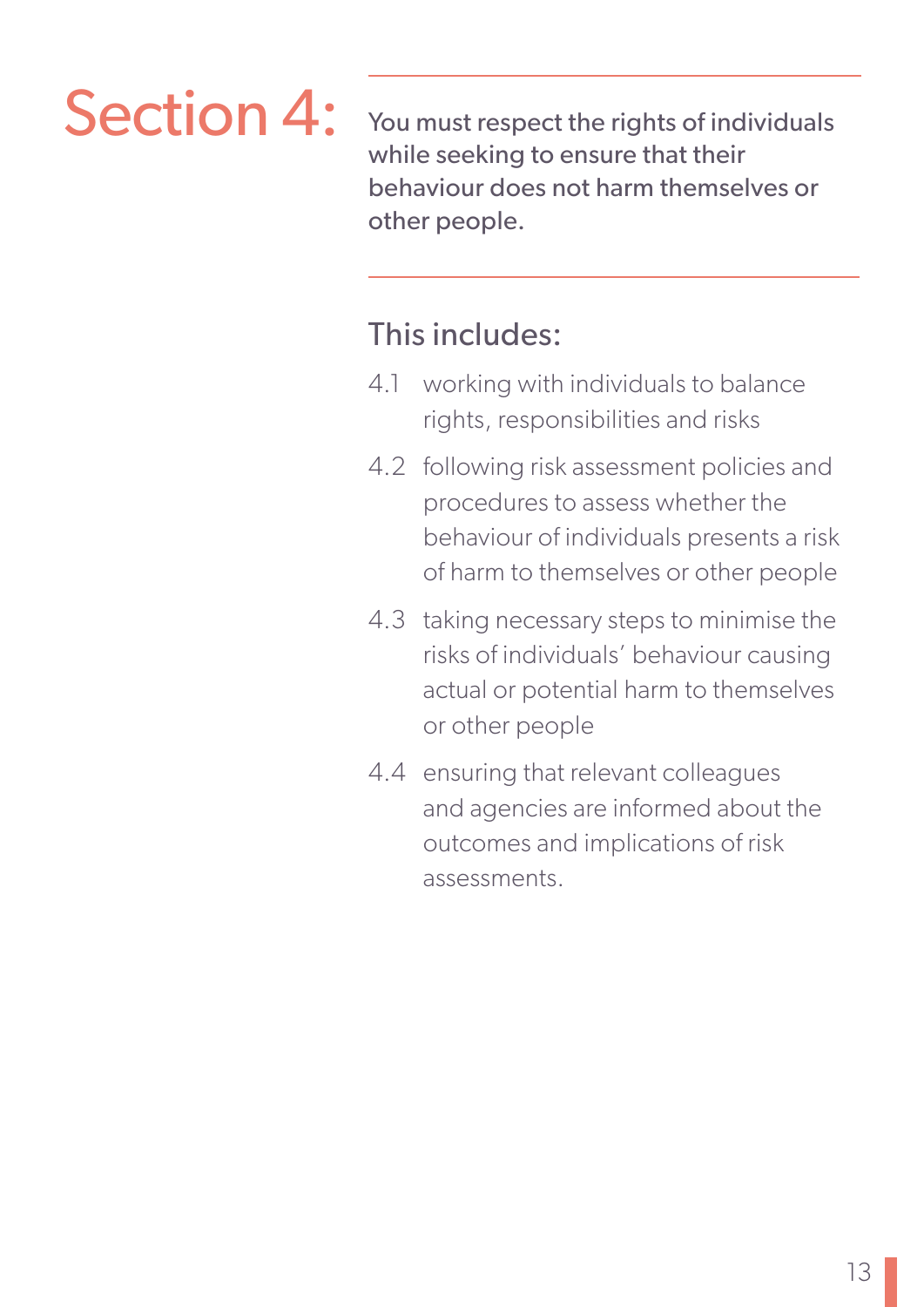# Section 5: You must act with integrity and uphold

public trust and confidence in the social care profession.

### In particular you must not:

- 5.1 directly or indirectly abuse, neglect or harm individuals, carers or colleagues
- 5.2 exploit individuals, carers or colleagues in any way
- 5.3 abuse the trust of individuals and carers or the access you have to personal information about them, or to their property, home or workplace
- 5.4 form inappropriate personal relationships with individuals, their families or carers
- 5.5 discriminate unlawfully or unjustifiably against individuals, carers, colleagues or other people
- 5.6 condone any unlawful or unjustifiable discrimination by individuals, carers, colleagues or other people
- 5.7 put yourself or other people at unnecessary risk
- 5.8 behave in a way, in work or outside work, which would call into question your suitability to work in the social care profession.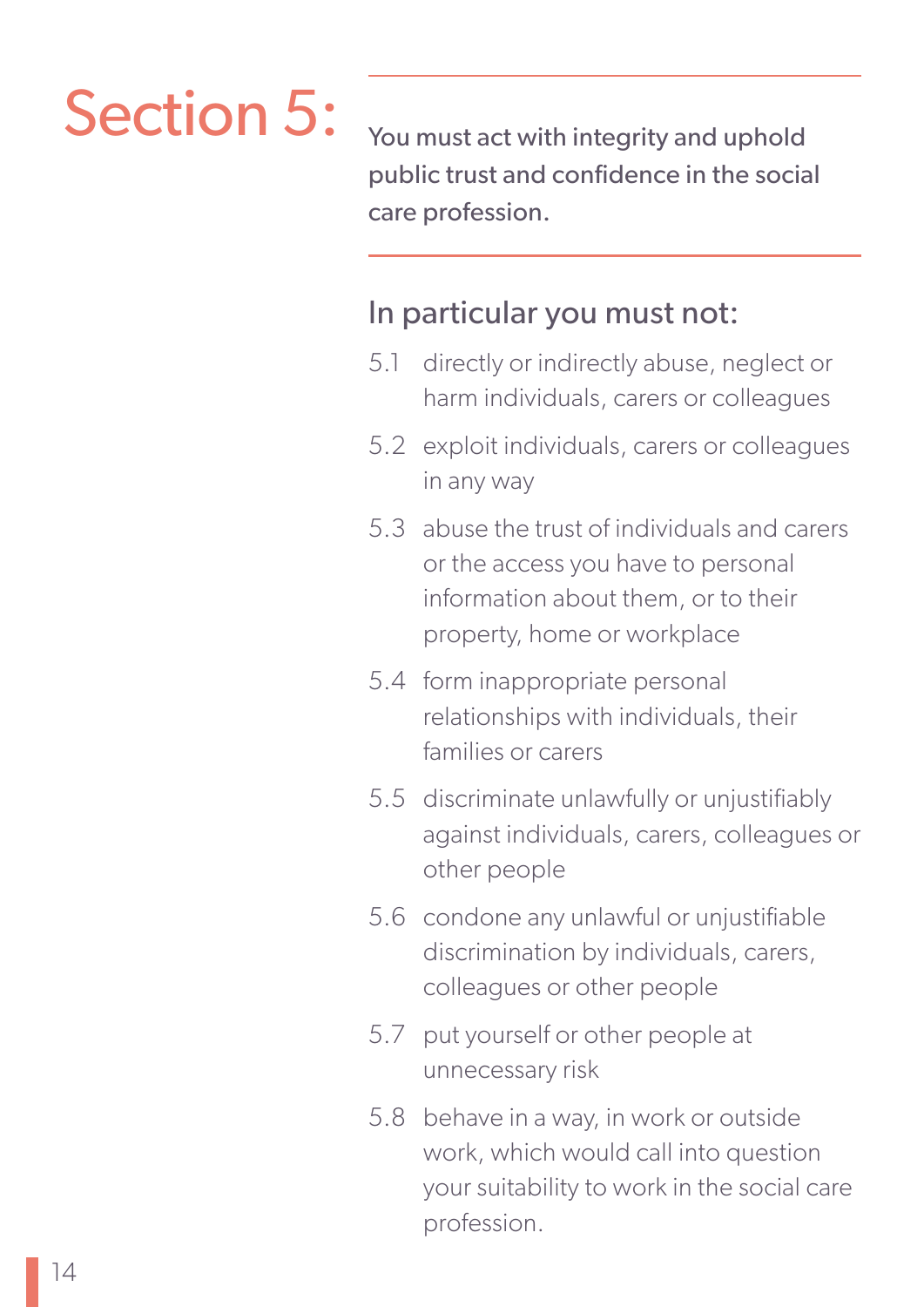# Section 6: You must be accountable for the quality

of your work and take responsibility for maintaining and developing knowledge and skills.

- 6.1 meeting relevant standards of practice, following procedures and working in a lawful, safe and effective way
- 6.2 maintaining clear and accurate records in accordance with legal and work setting requirements
- 6.3 being open and honest with people if things go wrong, including providing a full and prompt explanation to your employer or the appropriate authority of what has happened
- 6.4 informing your employer or the appropriate authority about any personal difficulties that might affect your ability to do your job competently and safely
- 6.5 seeking assistance from your employer or the appropriate authority if you do not feel able or adequately prepared to carry out any aspect of your work or you are not sure about how to proceed in a work matter.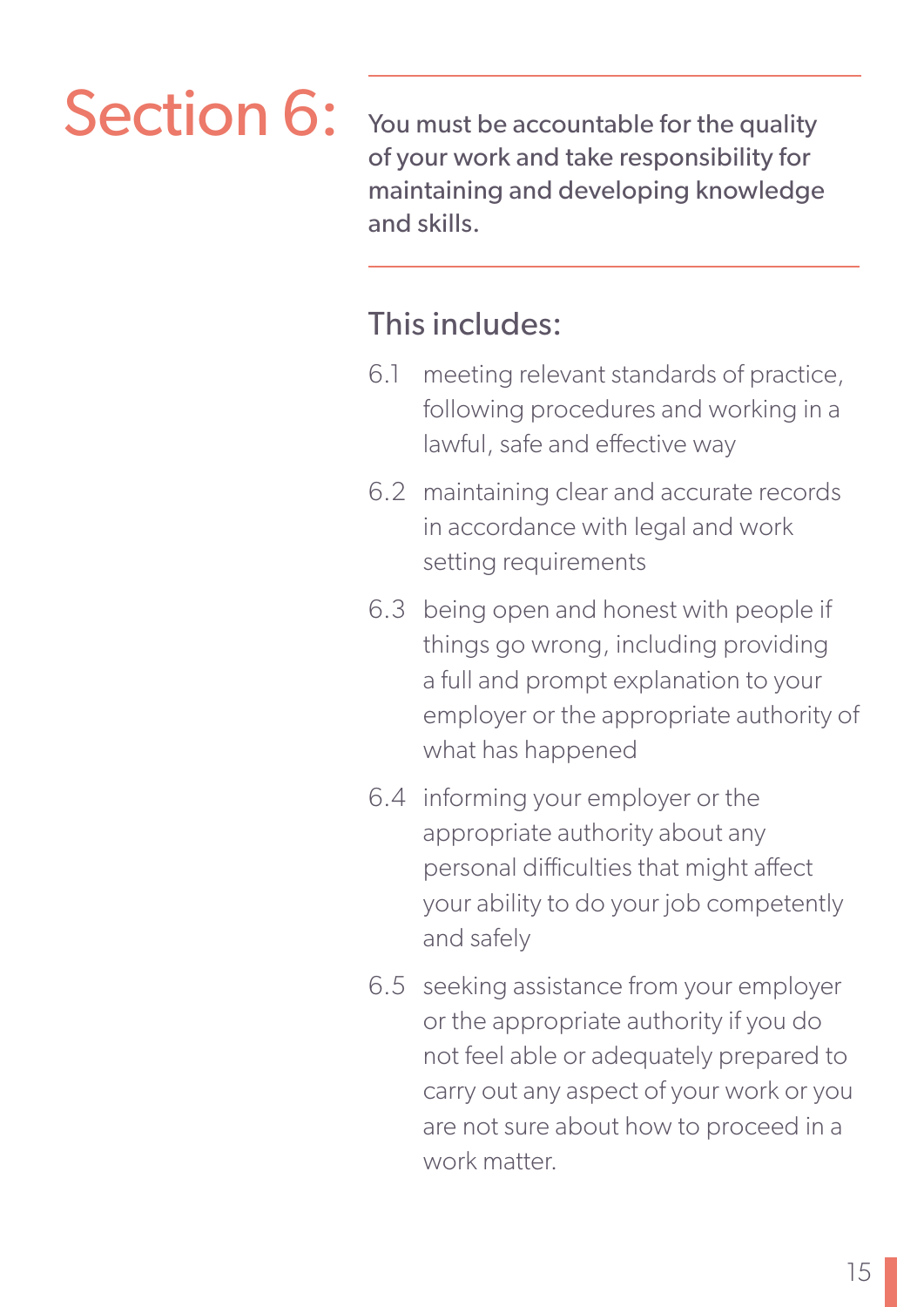- 6.6 working openly and co-operatively with colleagues and treating them with respect
- 6.7 understanding that you remain responsible for the work that you have delegated to other workers
- 6.8 recognising and respecting the roles and expertise of other professionals and working in partnership with them
- 6.9 undertaking relevant learning and development to maintain and improve your knowledge and skills to ensure you are fit to practise, and contributing to the learning and development of others
- 6.10 co-operating with investigations into your practice, or the practice of others, undertaken by your employer, Social Care Wales, or by any other appropriate bodies.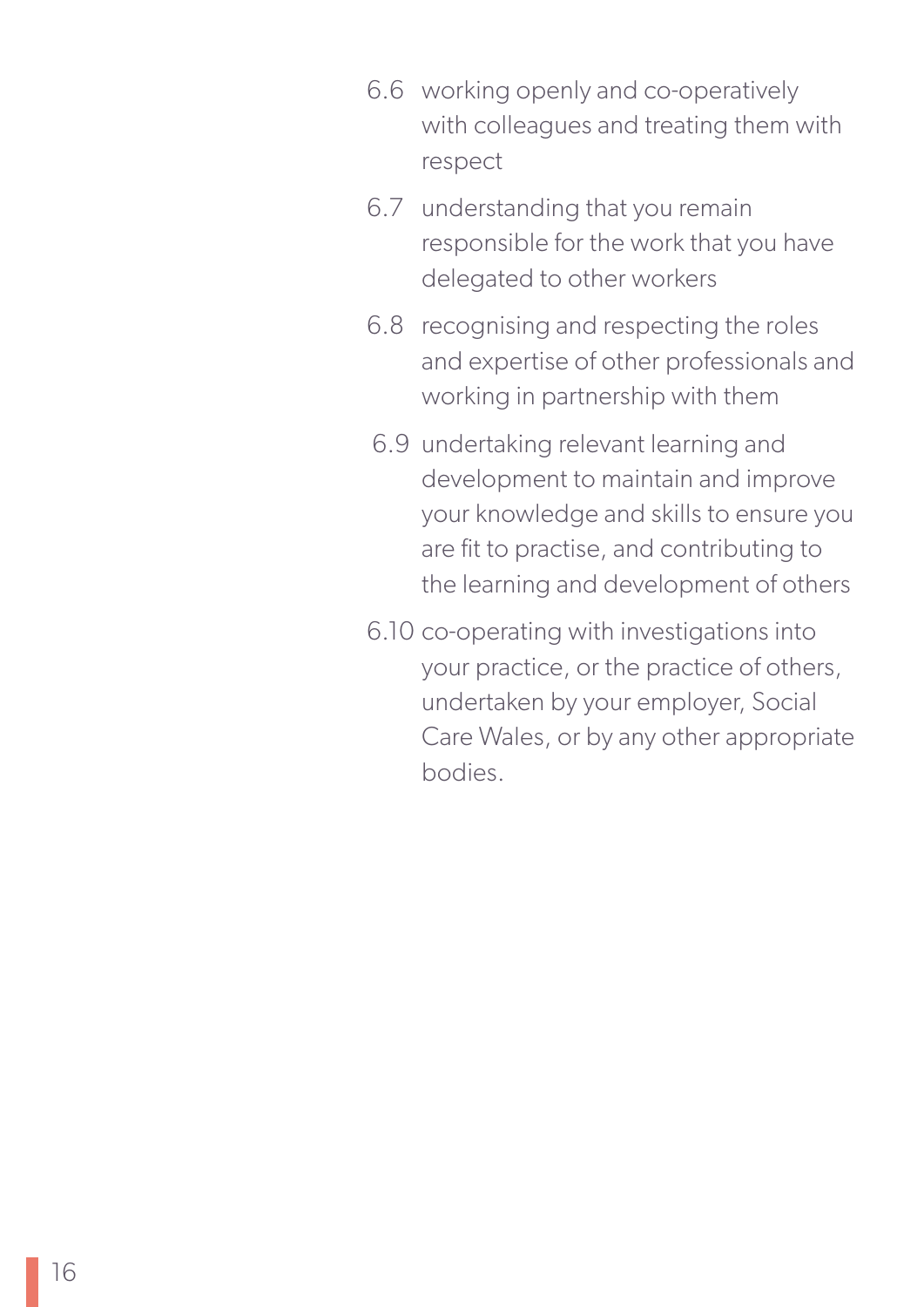# Section 7:

In addition to sections  $1 - 6$ , if you are responsible for managing or leading staff, you must embed the Code in their work.

### This includes:

- 7.1 ensuring staff know about the Code and how it applies to their conduct and practice
- 7.2 supporting an open and learning culture in the workplace where staff have the opportunity to raise concerns and access, discuss, reflect on and share best practice
- 7.3 ensuring induction, training, learning and development opportunities support staff to maintain and develop their knowledge, skills and understanding
- 7.4 providing supervision and appraisal to guide, support and motivate staff to meet their role, responsibilities and accountabilities
- 7.5 taking steps to know what is happening in the delivery of social care and support provided by your staff and giving constructive feedback
- 7.6 monitoring performance and taking immediate steps to address unsatisfactory performance or misconduct by staff.

For more information about the Code, including practice guidance, explanatory guidance, training materials and information for individuals using services, visit our website: www.socialcare.wales